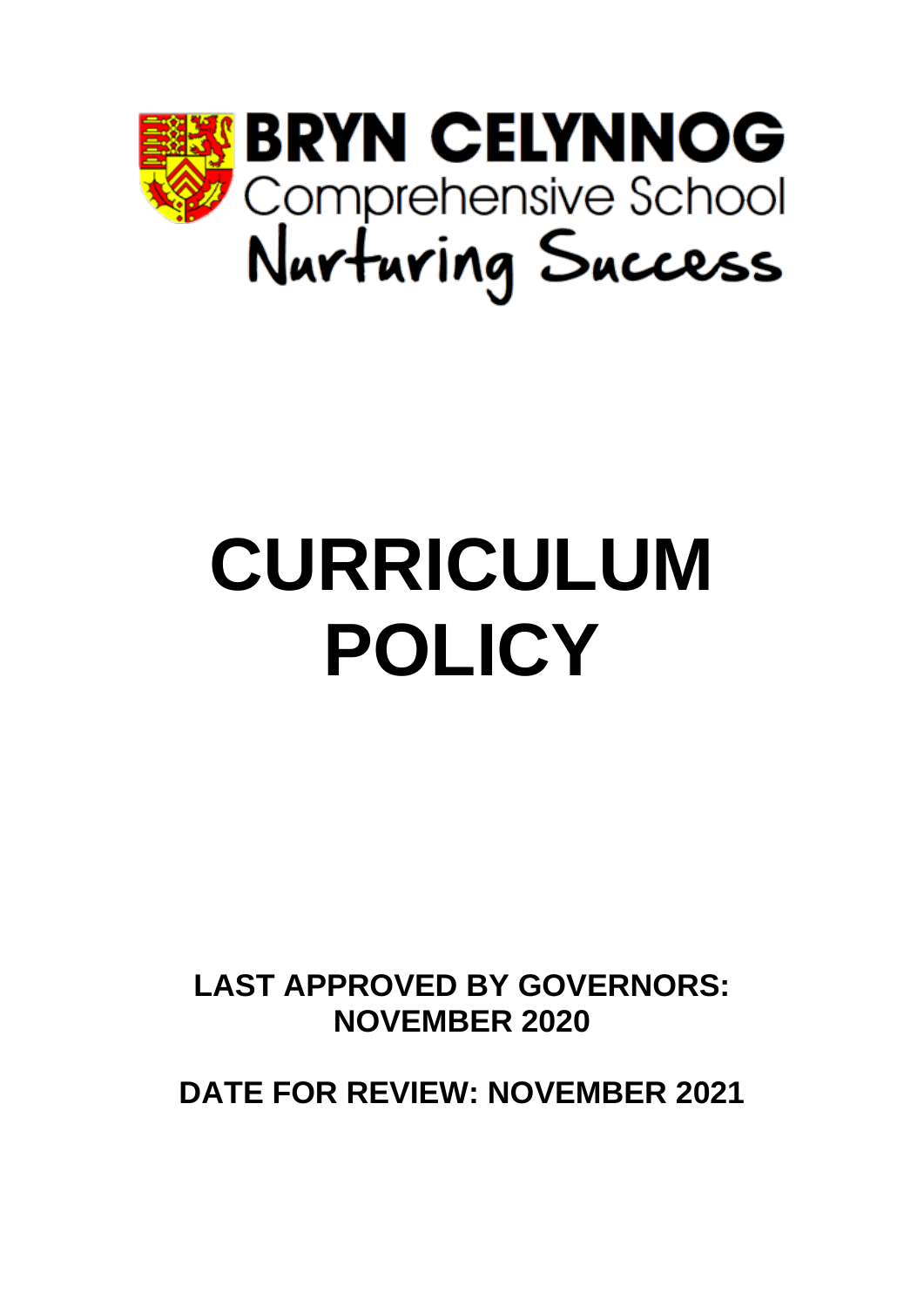# **BRYN CELYNNOG COMPREHENSIVE SCHOOL**

# **CURRICULUM POLICY**

# **PHILOSOPHY**

The school aims to:

- instil in students a passion for learning which will last a lifetime
- foster students' creativity and curiosity:
- develop students' learning skills and discipline for learning;
- promote a healthy and active lifestyle;
- promote outstanding teaching.

# **PRINCIPLES**

The school's curriculum follows statutory requirements and the requirements of the National Curriculum.

It is balanced and broadly based, and promotes the spiritual, moral, cultural, mental and physical development of our students and of society and prepares our students for the opportunities, responsibilities and experiences of adult life.

We expect students to acquire skills in speaking and listening, literacy, numeracy, and ICT, as well as thinking skills, the ability to work with others, problem solving and improving own performance.

The curriculum includes:

- personal, social, health education, reflecting the school's aims and ethos;
- religious education;
- appropriate careers guidance;
- physical education.

# **Equal opportunities**

Entry to all programmes of study is based on academic suitability and appropriateness, regardless of sex, race, disability, religion or belief.

#### **Disabilities**

In accordance with the statutory requirements, the school aims to make the curriculum accessible to all students as far as is reasonably practicable. The school has an Accessibility Plan and an Equality Policy, which is available to parents on request.

# **Differentiation**

A variety of teaching and learning methods and materials are used in all courses to suit students' different needs.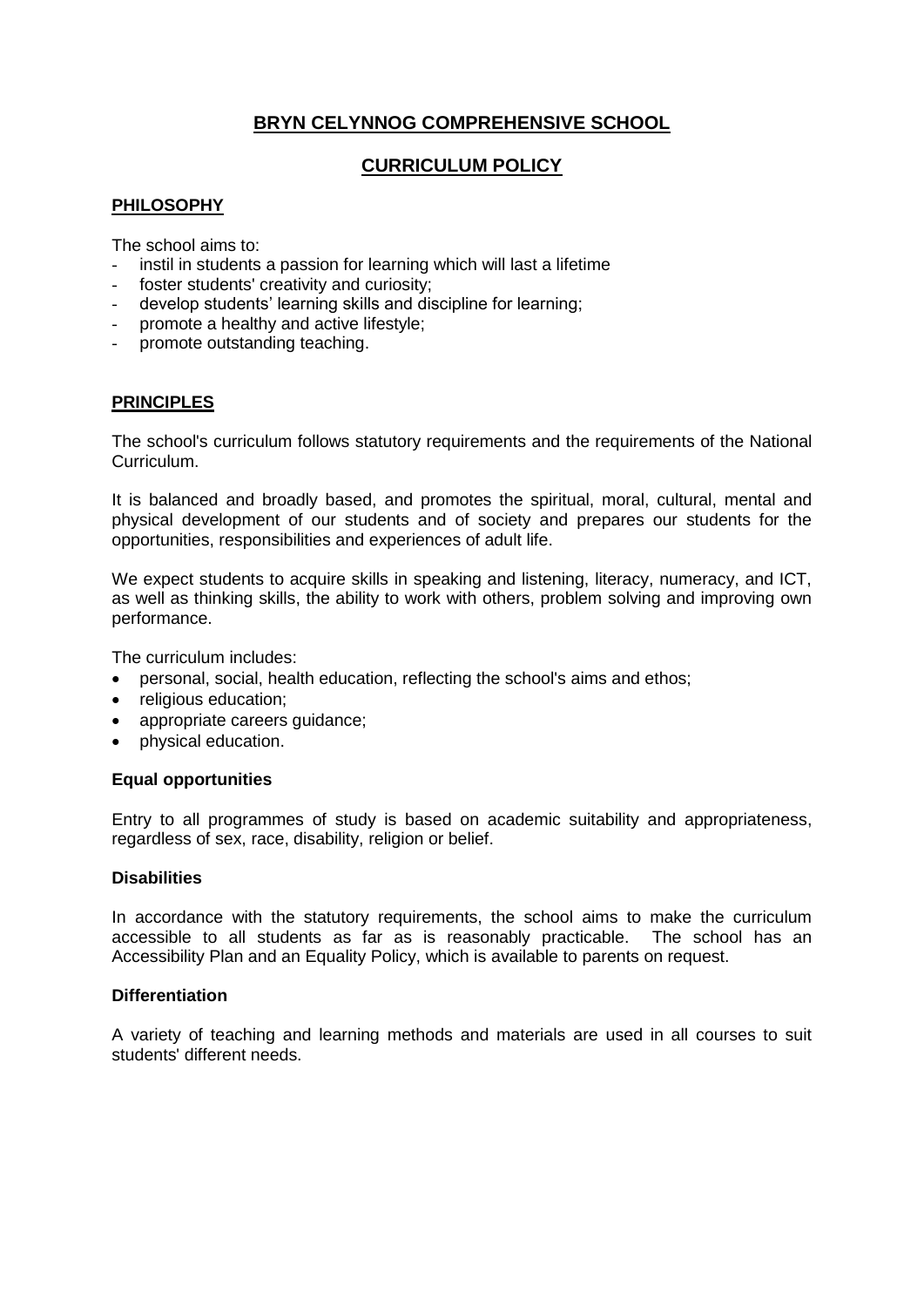# **Class sizes**

Class sizes are generally no larger than 30, with the exception of the accelerated groups which may be slightly larger. SEN classes usually contain no more than 15-18 students. Most practical subjects are taught with class sizes 20 or below.

# **PROCEDURES**

# **Key Stage 3**

The Key Stage 3 curriculum is broad and balanced; it includes all the statutory components. ICT is taught in discrete lessons throughout Year 7 and Year 8.

At KS3, students study:

- English / literacy
- Maths / numeracy
- Science
- LINKS
- Spanish (and French in Years 8 & 9 with the accelerated groups)
- Welsh
- Art
- **Geography**
- History
- Music
- **Technology**
- PE
- RE
- PSE

# **Key Stage 4**

The school gives students opportunities for accreditation by various bodies in a number of subjects, including GCSEs, BTEC Firsts, NVQs and NOCN awards. This caters well for the full spread of ability. Access to the Learning Core ensures that students acquire key skills, knowledge and understanding, attitudes and values, and a range of common experiences.

At Key Stage 4, a range of pathways are available for all students, with carefully structured guidance to ensure that students opt for the most appropriate personalised pathway.

Students study the following

- GCSE English Language plus English Literature or Film Studies
- GCSE Mathematics plus Numeracy (plus Additional Mathematics for the more able)
- GCSE Science as Double Award or GCSE Biology/Chemistry/Physics
- GCSE Full Course Welsh
- GCSE Short Course Religious Education
- Personal & Social Education / Work Related Education / Sex Education
- Physical Development
- WBQ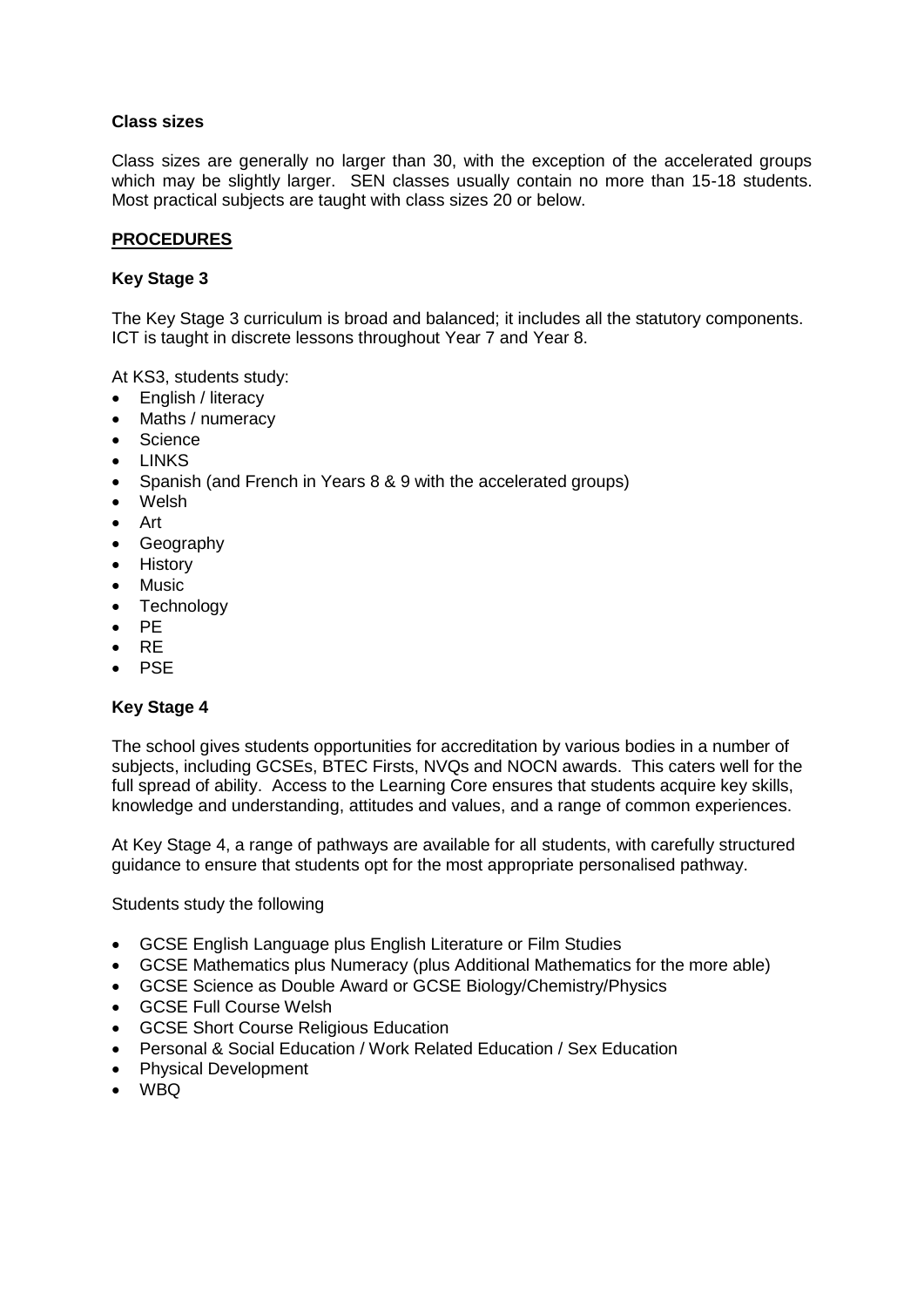In addition, students are able to select from the following courses:

#### **Level 2**

- GCSE Art
- GCSE Business Studies
- GCSE Computer Science
- GCSE French
- GCSE Geography
- GCSE History
- GCSE ICT
- GCSE Music
- BTEC Performing Arts
- GCSE Physical Education
- GCSE Design Technology
- GCSE Spanish
- BTEC Sport

# **Level 1 / 2 Awards**

- Engineering
- Hospitality & Catering
- Retail Business
- Princes Trust
- Horticulture

Robust transition arrangements are in place at KS3-4, including opportunities for one-to-one interviews between senior staff and students and their parents at a special Year 9 Options Evening; interviews with the Careers Advisor; and informal opportunities to discuss appropriate individual choices with the Head of Learning.

# **Post 16**

The Sixth Form operates as part of a successful consortium with the neighbouring comprehensive school, Y Pant.

The school operates an open Sixth Form and welcomes students of all abilities. However, there are strict entry requirements for certain courses. Students wishing to pursue A level courses must achieve at least a grade B in their chosen subjects. (C grade pupils are accepted on trial.)

The range of post-16 courses available to students is extensive, with five common option columns to ensure breadth of choice to students from both schools. A common Sixth Form prospectus is published annually. Common transport arrangements are in place. Due to consortium arrangements, class sizes are, in general, viable. Psychology is taught on both sites by a teacher who is employed jointly by both schools.

All pupils at KS5 will follow WBQ.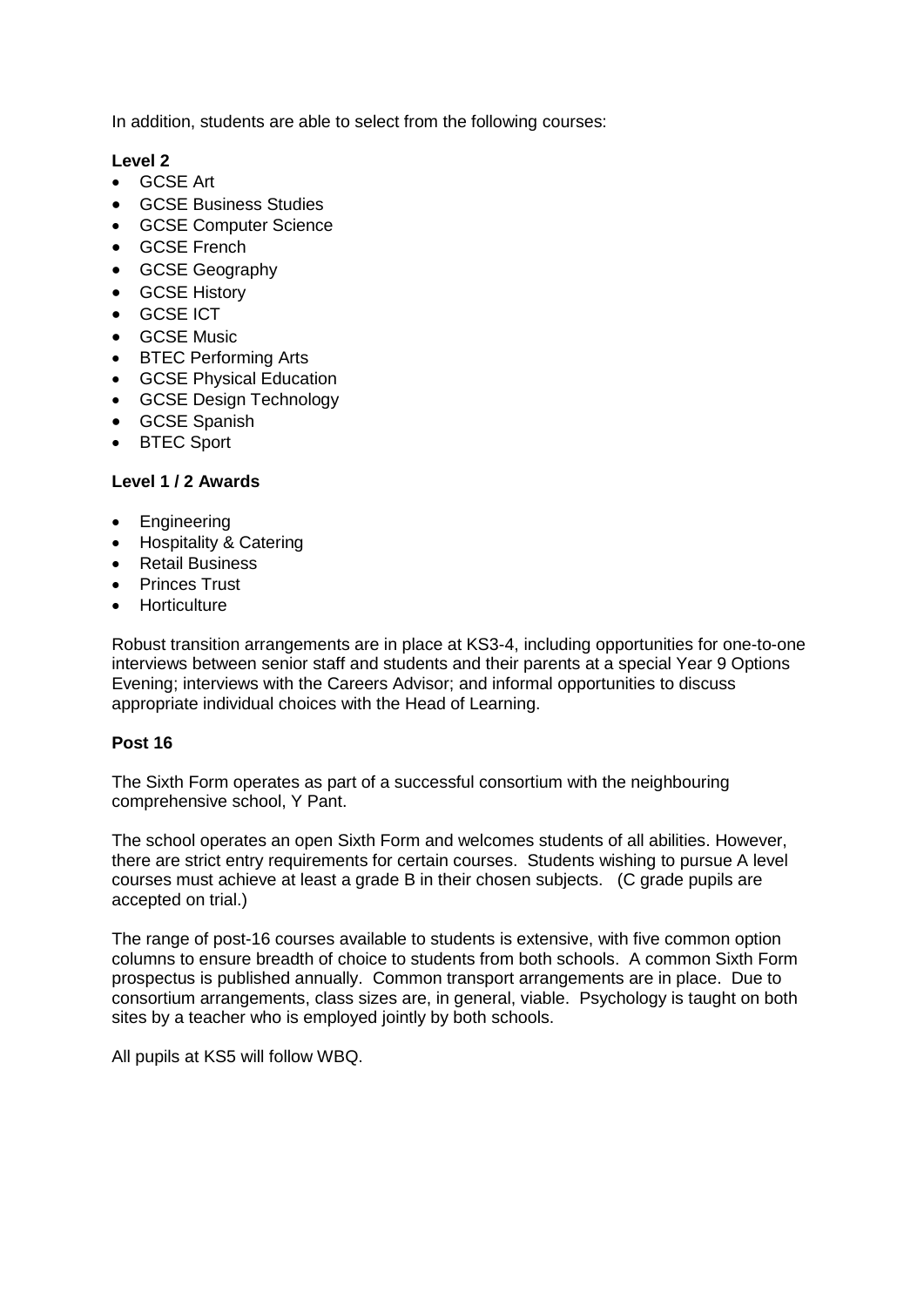#### **Disapplication**

In accordance with the law, the school has the right to respond to individual needs by modifying the National Curriculum programmes, or dis-applying the National Curriculum for the duration of Key Stage 4, to:

- allow a student to participate in extended work-related learning;
- allow a student with individual strengths to emphasise a particular curriculum area; and
- allow a student making significantly less progress than other students of his/her age to consolidate his/her learning and progress across the curriculum.

Decisions about any of the above will only be made after discussion with the student and parent.

#### **Religious Education**

Religious Education is available to all students. Parents have the right to withdraw their children from religious education.

#### **Collective Worship**

All students up to Year 11 are expected to take part in daily collective worship. The worship is mainly of a broadly Christian character, but it is not distinctive of a particular Christian denomination.

The school has a programme of collective worship involving year group assemblies, house assemblies and tutor group assemblies.

Parents have a right to withdraw their children from acts of collective worship. Parents should inform the Head Teacher in writing if they wish to withdraw their child from collective worship.

#### **Sex Education**

The school provides sex education in the basic curriculum for all students, in which students are encouraged and guided by moral principles and taught to recognise the value of family life.

A full statement of the school's Sex & Relationships Education Policy is available to parents. It takes into account the government's guidance in *Sex and Relationship Education Guidance (0116/2000).*

In accordance with the law the biological aspects of human reproduction remain compulsory for all students, but parents may withdraw their children from any other part of the sex education provided without giving reasons.

#### **Political Education**

The promotion of partisan political views in the teaching of any subject in the school is forbidden by law. Political issues are introduced in a number of courses and are presented in a balanced manner.